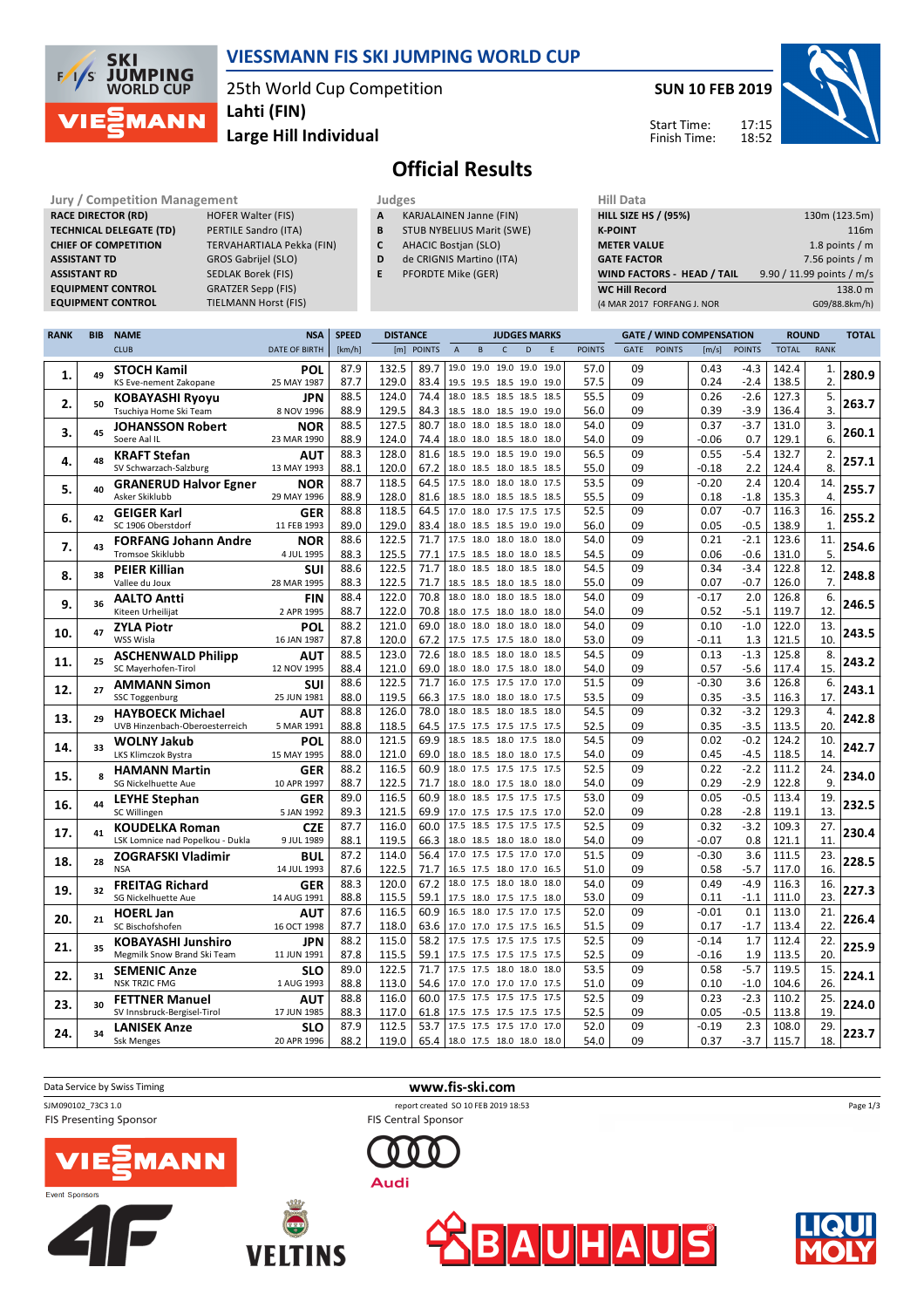

25th World Cup Competition



**Lahti (FIN)**

**SUN 10 FEB 2019**

Start Time: Finish Time:



**Large Hill Individual**

## **Official Results**

| <b>RANK</b> | <b>BIB</b> | <b>NAME</b>                  | <b>NSA</b>           | <b>SPEED</b> | <b>DISTANCE</b><br><b>JUDGES MARKS</b> |                                 |      |                          | <b>GATE / WIND COMPENSATION</b> |                          |               |             | <b>ROUND</b>  |                       | <b>TOTAL</b>  |       |             |       |
|-------------|------------|------------------------------|----------------------|--------------|----------------------------------------|---------------------------------|------|--------------------------|---------------------------------|--------------------------|---------------|-------------|---------------|-----------------------|---------------|-------|-------------|-------|
|             |            | <b>CLUB</b>                  | <b>DATE OF BIRTH</b> | [km/h]       |                                        | [m] POINTS                      | A    | в                        | D                               |                          | <b>POINTS</b> | <b>GATE</b> | <b>POINTS</b> | $\lfloor m/s \rfloor$ | <b>POINTS</b> | TOTAL | <b>RANK</b> |       |
| 25.         |            | <b>PAVLOVCIC Bor</b>         | <b>SLO</b>           | 88.3         | 119.0                                  | 65.4                            |      |                          |                                 | 18.0 17.5 18.0 18.0 18.0 | 54.0          | 09          |               | 0.37                  | $-3.7$        | 115.7 | 18.         | 222.6 |
|             |            | Nd Ratece planica            | 27 JUN 1998          | 88.8         | 117.0                                  | 61.8   17.5 17.0 17.0 17.0 17.5 |      |                          |                                 |                          | 51.5          | 09          |               | 0.65                  | $-6.4$        | 106.9 | 25.         |       |
| 26.         |            | <b>AIGNER Clemens</b>        | <b>AUT</b>           | 88.4         | 115.0                                  | 58.2                            |      | 17.0 18.0 17.5 17.5 17.5 |                                 |                          | 52.5          | 09          |               | 0.27                  | $-2.7$        | 108.0 | 29.         | 215.7 |
|             |            | SV Innsbruck-Bergisel-Tirol  | 2 FEB 1993           | 88.4         | 115.5                                  | 59.1                            |      | 17.5 18.0 17.5 17.5 17.5 |                                 |                          | 52.5          | 09          |               | 0.39                  | $-3.9$        | 107.7 | 24.         |       |
| 27.         |            | <b>ITO Daiki</b>             | <b>JPN</b>           | 88.7         | 115.5                                  | 59.1                            |      | 17.5 17.5 17.5 17.5 17.5 |                                 |                          | 52.5          | 09          |               | $-0.13$               | 1.6           | 113.2 | 20.         | 214.7 |
|             |            | Megmilk Snow Brand Ski Team  | 27 DEC 1985          | 88.9         | 110.5                                  | 50.1                            |      |                          |                                 | 16.5 17.5 17.0 17.0 17.0 | 51.0          | 09          |               | $-0.03$               | 0.4           | 101.5 | 27.         |       |
| 28.         |            | <b>KUBACKI Dawid</b>         | POL                  | 89.1         | 124.5                                  | 75.3                            |      | 18.0 18.5 18.0 18.0 18.5 |                                 |                          | 54.5          | 09          |               | 0.46                  | $-4.6$        | 125.2 | 9.          | 210.7 |
|             |            | TS Wisla Zakopane            | 12 MAR 1990          | 89.2         | 103.0                                  | 36.6 15.5 17.0 16.5 17.0 16.0   |      |                          |                                 |                          | 49.5          | 09          |               | 0.06                  | $-0.6$        | 85.5  | 30.         |       |
| 29.         |            | <b>ALAMOMMO Andreas</b>      | <b>FIN</b>           | 88.2         | 116.5                                  | 60.9                            |      | 18.0 17.5 17.5 17.5 17.5 |                                 |                          | 52.5          | 09          |               | 0.43                  | $-4.3$        | 109.1 | 28.         | 208.7 |
|             |            | Ounasyaaran Hiihtoseura      | 23 DEC 1998          | 88.2         | 110.0                                  | 49.2                            |      | 16.5 16.5 16.0 17.0 17.0 |                                 |                          | 50.0          | 09          |               | $-0.03$               | 0.4           | 99.6  | 28.         |       |
| 30.         |            | <b>SCHLIERENZAUER Gregor</b> | <b>AUT</b>           | 88.1         | 114.0                                  | 56.4                            | 17.5 | 18.0                     |                                 | 17.5 17.5 17.5           | 52.5          | 09          |               | $-0.08$               | 1.0           | 109.9 | 26.         | 197.1 |
|             |            | SV Innsbruck-Bergisel-Tirol  | 7 JAN 1990           | 87.9         | 102.0                                  | 34.8 16.0 17.0 16.5 17.0 16.5   |      |                          |                                 |                          | 50.0          | 09          |               | $-0.20$               | 2.4           | 87.2  | 29.         |       |

|     | not qualified for 2nd round |                                                               |                           |      |       |      |  |                          |      |    |         |        |       |     |       |
|-----|-----------------------------|---------------------------------------------------------------|---------------------------|------|-------|------|--|--------------------------|------|----|---------|--------|-------|-----|-------|
| 31. | 10                          | <b>NOUSIAINEN Eetu</b><br>Puijo Ski club                      | <b>FIN</b><br>29 APR 1997 | 88.2 | 116.5 | 60.9 |  | 17.5 17.0 17.5 17.5 17.5 | 52.5 | 09 | 0.57    | $-5.6$ | 107.8 | 31. | 107.8 |
| 32. | 39                          | <b>WELLINGER Andreas</b><br>Sc Ruhpolding                     | <b>GER</b><br>28 AUG 1995 | 88.7 | 108.5 | 46.5 |  | 16.5 17.5 17.0 17.5 17.0 | 51.5 | 09 | $-0.45$ | 5.4    | 103.4 | 32. | 103.4 |
| 33. | 20                          | <b>SCHMID Constantin</b><br>Wsv Oberaudorf                    | <b>GER</b><br>27 NOV 1999 | 88.7 | 113.5 | 55.5 |  | 17.0 17.5 17.5 17.5 17.5 | 52.5 | 09 | 0.63    | $-6.2$ | 101.8 | 33. | 101.8 |
| 33. | 17                          | <b>KOT Maciei</b><br>AZS Zakopane                             | POL<br>9 JUN 1991         | 87.9 | 111.0 | 51.0 |  | 17.0 17.5 17.5 17.5 17.0 | 52.0 | 09 | 0.12    | $-1.2$ | 101.8 | 33. | 101.8 |
| 35. |                             | <b>PETER Dominik</b><br>Am Bachtel wald                       | <b>SUI</b><br>30 MAY 2001 | 88.5 | 109.0 | 47.4 |  | 17.0 17.0 16.5 17.0 17.0 | 51.0 | 09 | 0.26    | $-2.6$ | 95.8  | 35. | 95.8  |
| 36. | 22                          | <b>POLASEK Viktor</b><br>Nove Mesto-Dukla                     | <b>CZE</b><br>18 JUL 1997 | 88.0 | 109.0 | 47.4 |  | 17.0 18.0 16.5 17.0 16.5 | 50.5 | 09 | 0.27    | $-2.7$ | 95.2  | 36. | 95.2  |
| 37. | 12                          | <b>KOZISEK Cestmir</b><br>LSK Lomnice nad Popelkou-DUKLA      | <b>CZE</b><br>9 NOV 1991  | 88.1 | 110.0 | 49.2 |  | 17.0 17.5 17.0 17.5 17.0 | 51.5 | 09 | 0.62    | $-6.1$ | 94.6  | 37. | 94.6  |
| 38. | 11                          | <b>JELAR Ziga</b><br>Sk Triglav kranj                         | <b>SLO</b><br>22 OCT 1997 | 88.1 | 108.5 | 46.5 |  | 16.0 17.0 16.5 16.5 17.0 | 50.0 | 09 | 0.26    | $-2.6$ | 93.9  | 38. | 93.9  |
| 39. | 13                          | <b>BOYD-CLOWES Mackenzie</b><br>Altius Nordic Ski Club        | <b>CAN</b><br>13 JUL 1991 | 88.0 | 107.0 | 43.8 |  | 16.5 16.5 16.5 17.0 16.5 | 49.5 | 09 | 0.00    | 0.0    | 93.3  | 39. | 93.3  |
| 40. | 37                          | <b>SATO Yukiva</b><br>Megmilk Snow Brand Ski Team             | <b>JPN</b><br>19 JUN 1995 | 87.5 | 107.0 | 43.8 |  | 16.0 16.5 17.0 16.5 16.5 | 49.5 | 09 | 0.15    | $-1.5$ | 91.8  | 40. | 91.8  |
| 41. | 1                           | <b>NAZAROV Mikhail</b><br>Moscow Region TSSP                  | <b>RUS</b><br>14 OCT 1994 | 87.9 | 105.0 | 40.2 |  | 16.5 16.5 16.5 16.0 16.0 | 49.0 | 09 | 0.35    | $-3.5$ | 85.7  | 41. | 85.7  |
| 42. |                             | <b>MAKSIMOCHKIN Mikhail</b><br>Sdushor CSP N. Novgorod Dinamo | <b>RUS</b><br>29 AUG 1993 | 87.9 | 104.5 | 39.3 |  | 16.5 16.5 16.0 16.5 16.0 | 49.0 | 09 | 0.32    | $-3.2$ | 85.1  | 42. | 85.1  |
| 43. |                             | <b>WASEK Pawel</b><br>WSS Wisla                               | POL<br>2 JUN 1999         | 87.7 | 103.0 | 36.6 |  | 16.0 17.0 16.0 16.5 16.5 | 49.0 | 09 | 0.33    | $-3.3$ | 82.3  | 43. | 82.3  |
| 44. |                             | <b>SCHULER Andreas</b><br>Einsiedeln                          | <b>SUI</b><br>30 DEC 1995 | 88.4 | 104.5 | 39.3 |  | 16.0 16.0 16.5 16.5 16.5 | 49.0 | 09 | 0.74    | $-7.3$ | 81.0  | 44. | 81.0  |
| 45. | 15                          | <b>HLAVA Lukas</b><br>TJ Dukla Liberec                        | <b>CZE</b><br>10 SEP 1984 | 87.6 | 96.0  | 24.0 |  | 15.0 16.0 16.0 16.0 16.5 | 48.0 | 09 | $-0.17$ | 2.0    | 74.0  | 45. | 74.0  |
| 46. | 24                          | <b>KASAI Noriaki</b><br>Tsuchiya Home Ski Team                | <b>JPN</b><br>6 JUN 1972  | 88.1 | 95.5  | 23.1 |  | 15.5 16.5 16.0 16.0 16.0 | 48.0 | 09 | 0.22    | $-2.2$ | 68.9  | 46. | 68.9  |
| 47. | 23                          | <b>NAKAMURA Naoki</b><br>Tokai Univ.                          | <b>JPN</b><br>19 SEP 1996 | 88.0 | 93.0  | 18.6 |  | 15.0 16.0 16.0 15.5 16.0 | 47.5 | 09 | $-0.22$ | 2.6    | 68.7  | 47. | 68.7  |
| 48. | 14                          | <b>TEPES Jurii</b><br>SD Dolomiti                             | <b>SLO</b><br>14 FEB 1989 | 87.6 | 91.0  | 15.0 |  | 15.5 16.5 16.0 15.5 16.0 | 47.5 | 09 | 0.35    | $-3.5$ | 59.0  | 48. | 59.0  |
| 49. |                             | <b>NOMME Martti</b><br>Andsumae Skiclub                       | <b>EST</b><br>7 AUG 1993  | 88.0 | 89.0  | 11.4 |  | 15.5 16.0 16.0 15.5 15.5 | 47.0 | 09 | 0.68    | $-6.7$ | 51.7  | 49. | 51.7  |
|     |                             |                                                               |                           |      |       |      |  |                          |      |    |         |        |       |     |       |

**Disqualified**

18 DAMJAN Jernej SLO SCE 1.2.1.1

SCE 1.2.1.1: SKI LENGTH

Data Service by Swiss Timing **www.fis-ski.com** SJM090102\_73C3 1.0 report created SO 10 FEB 2019 18:53 FIS Presenting Sponsor

FIS Central Sponsor

**Audi** 









Page 2/3